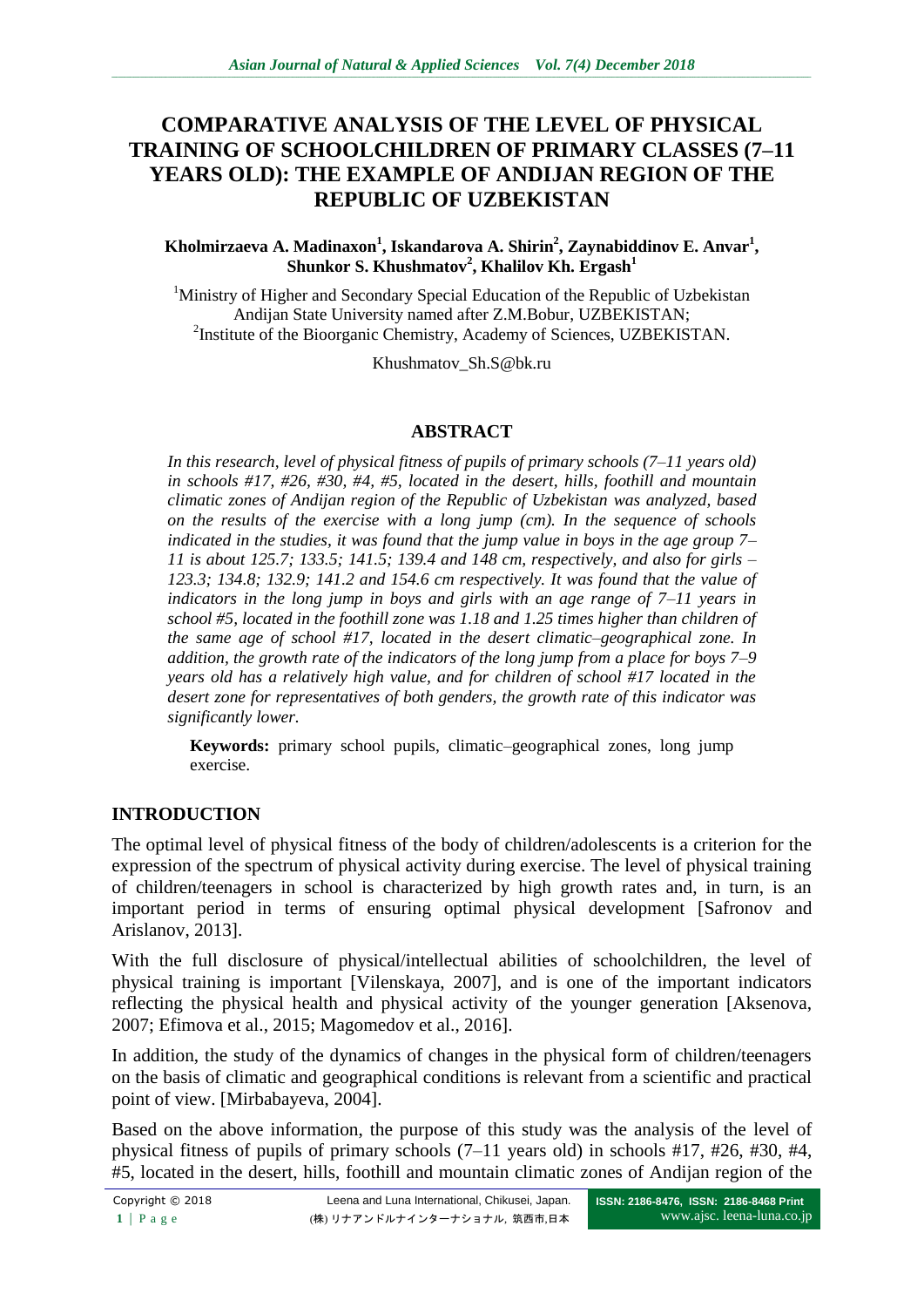Republic of Uzbekistan was analyzed, based on the results of the exercise with a long jump (cm)*.*

### **MATERIAL AND METHODS**

Experiments are conducted in 2017 at school of #17 (desert zone) in the Ulugnor district of Andijan region, at school of #26 in Pakhtaabad district (foothill zone), at school #4 in Markhamat district (foothill zone), at school #30 (foothill zone), located in Andijan city (promountain zone) and at school #5, located in Khanabad city (mountain zone).

Experiments in our studies were carried out in full compliance with principles of the Declaration of the Helsinki International Medical Association (World Medical Association, WMA) for determining the functional parameters of primary school pupils. The experiments were conducted with the written consent of the parents of schoolchildren and school administrations and the oral agreement of the schoolchildren themselves.

In the experiments, an exercise of long jump was used (cm) to assess the level of physical training of primary school children (7–11 years old) [Landa, 2006; Muratova, 2009; Efimova et al., 2015] (Fig. 1.).





This exercise is characterized by the fact that it is easier for schoolchildren to perform in primary classes and provides objective and reliable data for the necessary degree.

# **DATA ANALYSIS**

The results were statistically processed by a special software package OriginPro v. 8.5 SR1 (EULA, USA). The results of experiments processed mathematically–statistically using standard biometric methods [Rebrova, 2002; Denisova et al., 2008; Safronov and Arislanov, 2013]. The results are given in the *M±m* form of the values of the experiments carried out in n replicates, *M* is the arithmetic average value and *m* is the standard error value. In addition, the results of the experiments, a statistically significant level of values between the groups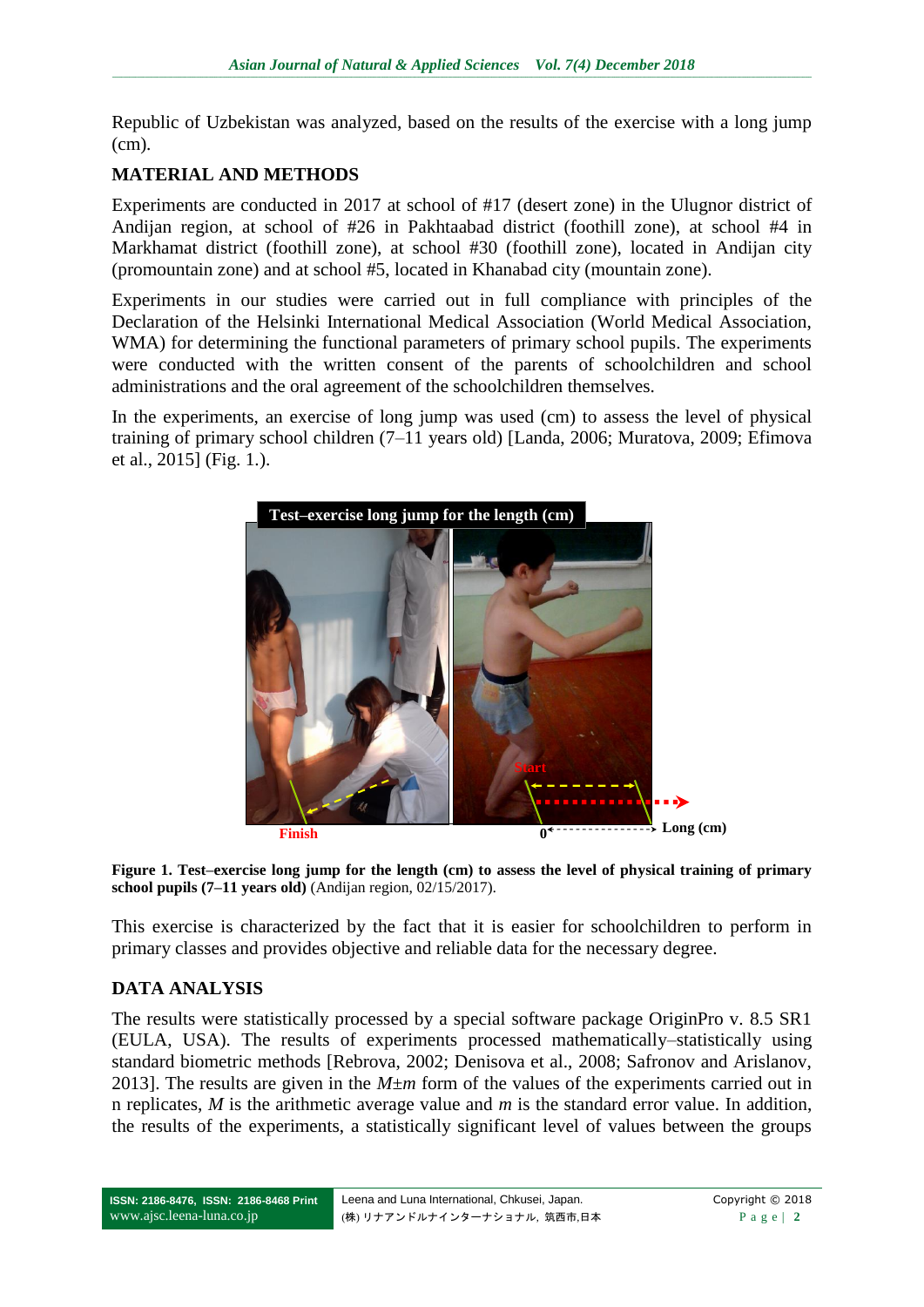were calculated using the Student's *t*–test and were evaluated as statistically reliable at *p*  values <0.05, *p*<0.01 [Efimova et al., 2015].

# **RESULT AND DISCUSSION**

In this research, level of physical fitness of pupils of primary schools (7–11 years old) in schools #17, #26, #30, #4, #5, located in the desert, hills, foothill and mountain climatic zones of Andijan region of the Republic of Uzbekistan was analyzed*,* based on the results of the exercise with a long jump (cm) (Table 1).

|                                    |  |  |  | Table 1: The level of physical fitness based on the results of the long-jump exercise (cm) for primary   |
|------------------------------------|--|--|--|----------------------------------------------------------------------------------------------------------|
|                                    |  |  |  | schoolchildren in some schools located in different climatic-geographical zones of Andijan region of the |
| Republic of Uzbekistan $(M \pm m)$ |  |  |  |                                                                                                          |

| Secondary school #17 of Ulugnor district    |                      |                |                      |               |                         |                |                      |                |               |               |  |  |
|---------------------------------------------|----------------------|----------------|----------------------|---------------|-------------------------|----------------|----------------------|----------------|---------------|---------------|--|--|
|                                             |                      |                | Boys $(n=85)$        |               |                         |                |                      | Girls $(n=79)$ |               |               |  |  |
| <b>Test</b>                                 | 7 years              | 8 years        | 9 years              | 10 years      | 11 years                | 7 years        | 8 years              | 9 years        | 10 years      | 11 years      |  |  |
|                                             | old                  | old            | old                  | old           | old                     | old            | old                  | old            | old           | old           |  |  |
|                                             | $(n=19)$             | $(n=21)$       | $(n=16)$             | $(n=17)$      | $(n=12)$                | $(n=16)$       | $(n=12)$             | $(n=19)$       | $(n=18)$      | $(n=14)$      |  |  |
| Long jump                                   | $112.8 \pm 3.$       | $121.4 + 4.$   | 128                  | $130+5.3$     | $136.3+4.$              |                |                      | 125.6          | $127.5 \pm 6$ | $134.4 + 5$   |  |  |
| (cm)                                        | 5                    | $4*$           | $±3.7*$              | $\ast$        | $2**$                   | $110.6 \pm 5$  | $118.5 \pm 6$        | $±6.5*$        | $.3**$        | $.6***$       |  |  |
| Secondary school #26 of Pakhtaobod district |                      |                |                      |               |                         |                |                      |                |               |               |  |  |
|                                             | <b>Boys</b> $(n=90)$ |                |                      |               |                         | Girls $(n=82)$ |                      |                |               |               |  |  |
| <b>Test</b>                                 | 7 years              | 8 years        | 9 years              | 10 years      | 11 years                | 7 years        | 8 years              | 9 years        | 10 years      | 11 years      |  |  |
|                                             | old                  | old            | old                  | old           | old                     | old            | old                  | old            | old           | old           |  |  |
|                                             | $(n=16)$             | $(n=19)$       | $(n=11)$             | $(n=21)$      | $(n=23)$                | $(n=17)$       | $(n=16)$             | $(n=12)$       | $(n=24)$      | $(n=13)$      |  |  |
|                                             |                      |                |                      |               |                         |                |                      |                |               |               |  |  |
| Long jump                                   | $114.6 + 4.$         | $130\pm4.6$    | $134.7 \pm 3.$       | $140+4.8$     | $148.2{\pm}5.$          | $116.4 \pm 3$  | $123 + 7.2$          | $134.3 \pm 6$  | $148 + 4.5$   | $152.2 \pm 7$ |  |  |
| (cm)                                        | 7                    | $\frac{1}{2}$  | $5**$                | $\ast$        | $5**$                   | .6             | $\ast$               | $.2*$          | $\ast$        | $.1**$        |  |  |
|                                             |                      |                |                      |               |                         |                |                      |                |               |               |  |  |
| Secondary school #30 of Markhamat district  |                      |                |                      |               |                         |                |                      |                |               |               |  |  |
|                                             |                      |                | <b>Boys</b> $(n=76)$ |               |                         | Girls $(n=88)$ |                      |                |               |               |  |  |
| <b>Test</b>                                 | 7 years              | 8 years        | 9 years              | 10 years      | 11 years                | 7 years        | 8 years              | 9 years        | 10 years      | 11 years      |  |  |
|                                             | old                  | old            | old                  | old           | old                     | old            | old                  | old            | old           | old           |  |  |
|                                             | $(n=14)$             | $(n=18)$       | $(n=12)$             | $(n=13)$      | $(n=19)$                | $(n=11)$       | $(n=22)$             | $(n=17)$       | $(n=23)$      | $(n=15)$      |  |  |
| Long jump                                   | 119±4.5              | $136.6 \pm 3.$ | $147.5 + 4.$         | $152 + 3.5$   | $152.4 \pm 5.$          | $120 \pm 5.5$  | $119.4 \pm 6$        | $126.4 + 4$    | $143.2 + 5$   | $155.5 \pm 6$ |  |  |
| (cm)                                        |                      | $8*$           | $6*$                 | $\ast$        | $Q**$                   |                | $.7*$                | $.2*$          | $.4**$        | $.3**$        |  |  |
| Secondary school #4 of Andijan city         |                      |                |                      |               |                         |                |                      |                |               |               |  |  |
|                                             | Boys $(n=82)$        |                |                      |               |                         | Girls $(n=78)$ |                      |                |               |               |  |  |
| <b>Test</b>                                 | 7 years              | 8 years        | 9 years              | 10 years      | 11 years                | 7 years        | $\overline{8}$ years | 9 years        | 10 years      | 11 years      |  |  |
|                                             | old                  | old            | old                  | old           | old                     | old            | old                  | old            | old           | old           |  |  |
|                                             | $(n=14)$             | $(n=12)$       | $(n=18)$             | $(n=20)$      | $(n=18)$                | $(n=16)$       | $(n=11)$             | $(n=17)$       | $(n=22)$      | $(n=12)$      |  |  |
|                                             |                      |                |                      |               | $153 + 5.8$             |                |                      |                |               |               |  |  |
| Long jump                                   | $120.6 + 4.$         | $132.4 + 4.$   | $141 \pm 6.6$        | $150 \pm 4.5$ | **                      | $122.4 \pm 3$  | 130±4.2              | $142 \pm 6.3$  | $155.4 + 5$   | $156.2 \pm 6$ |  |  |
| (cm)                                        | 2                    | 8              | $\frac{1}{2}$        | $**$          |                         | .5             | $\ast$               | $\ast$         | $.5***$       | $.1***$       |  |  |
|                                             |                      |                |                      |               |                         |                |                      |                |               |               |  |  |
| Secondary school #5 of Khanabad city        |                      |                |                      |               |                         |                |                      |                |               |               |  |  |
|                                             | Boys $(n=87)$        |                |                      |               |                         | Girls $(n=84)$ |                      |                |               |               |  |  |
| <b>Test</b>                                 | 7 years              | 8 years        | 9 years              | 10 years      | 11 years                | 7 years        | 8 years              | 9 years        | 10 years      | 11 years      |  |  |
|                                             | old                  | old            | old                  | old           | old                     | old            | old                  | old            | old           | old           |  |  |
|                                             | $(n=19)$             | $(n=14)$       | $(n=24)$             | $(n=13)$      | $(n=17)$                | $(n=14)$       | $(n=17)$             | $(n=18)$       | $(n=16)$      | $(n=19)$      |  |  |
| Long jump                                   |                      | $136.5+4.$     | $148 + 7.4$          |               | $164 \pm 4.6$<br>$\ast$ | $137.4 + 4$    | $146.5 \pm 3$        | $155 \pm 6.5$  | $165.5+4$     | $168.7 + 5$   |  |  |
| (cm)                                        | $128.5+3$            | $5*$           | $\frac{1}{2}$        | $163 \pm 5**$ |                         |                | $.5*$                | $**$           | $.5***$       | $**$          |  |  |
|                                             |                      |                |                      |               |                         |                |                      |                |               |               |  |  |

*Note***: \*, \*\* – express the statistical significance of the difference between the experimental groups (II, III, IV** and V) compared with other groups (7 years)  $(* -p < 0.05; ** -p < 0.01)$ .

Based on the analysis of the digital data presented in the table 1, it can be seen that in schools #17, #26, #30, #4, # , located in the desert, hills, foothill and mountain climatic zones with an age range of 7–11 years in groups consisting of boys and girls, the level of physical fitness is significantly different (Fig. 2).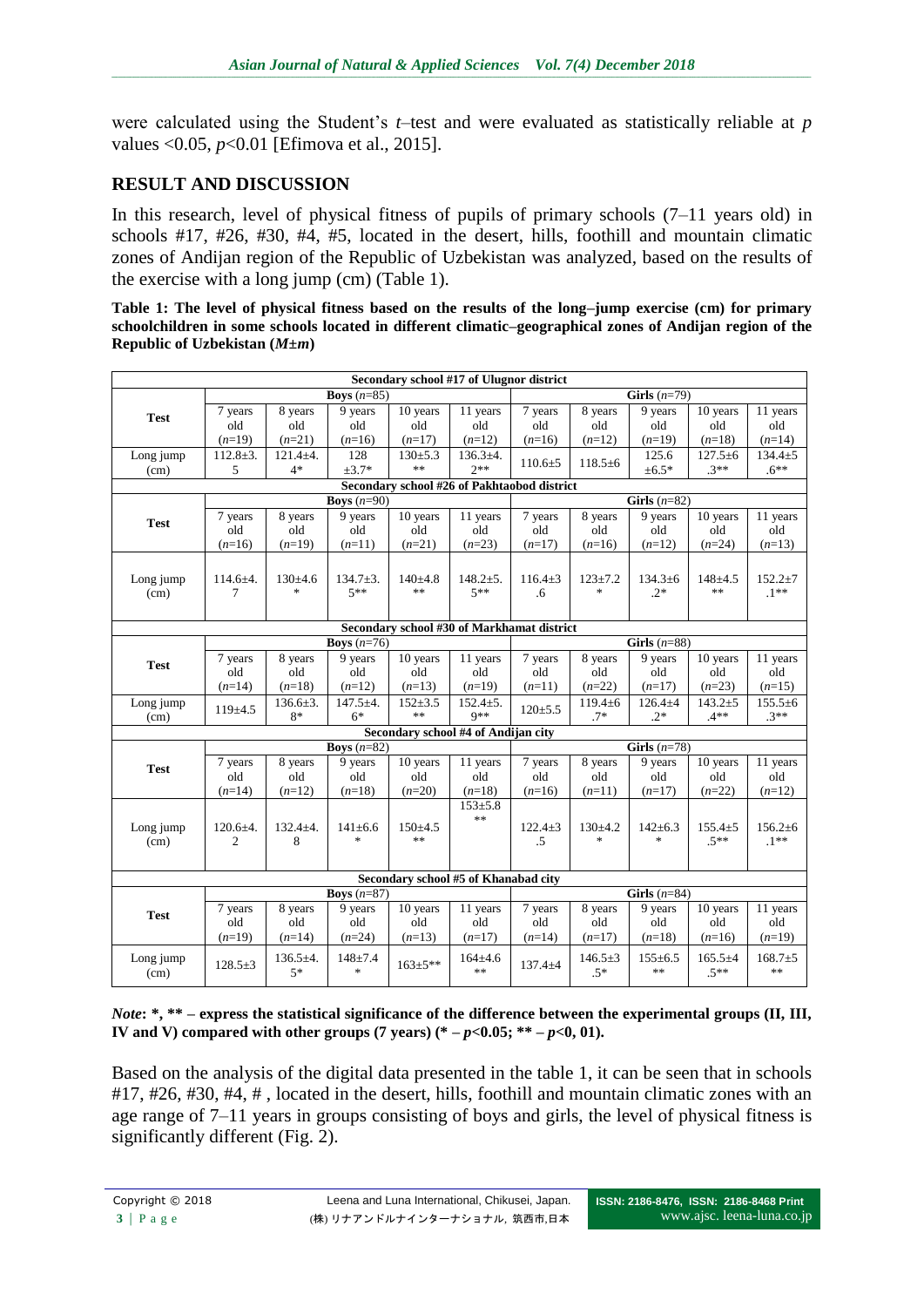

**Figure 2. The dynamics of changes in the values of the indicators in the long jump (cm) from the place of schoolchildren in the range of 7–11 years of primary classes of secondary schools where the studies were conducted.** A. Boys. B. Girls.  $* - p < 0.05$ ,  $** - p < 0.01$  relative to the control.

In particular, schools #17, #26, #30, #4, #5, located in the desert, hills, foothill and mountain climatic zones with an age range of 7–11 years for both sexes, based on the results of a test exercise of jumping in the length of the space (cm) level of physical fitness in a statistically significant increase. At the same time, in schools #17, #26, #30, #4, #5 in the range of 7–11 years for boys, the test–exercise of the long jump from a place (cm) was 125.7; 133.5; 141.5; 139.4 and 148 cm, respectively, and for girls – 123.3; 134.8; 132.9; 141.2 and 154.6 cm, respectively.

The obtained results, in general, correspond to the existing literary data. In particular, for primary schoolchildren in physical education programs, the developed standards / norms for  $7-10$  years are equal to the range of jumps for boys  $-100-130$  cm, and for girls  $-90-155$ cm. Analysis of the digital data obtained from the research shows that in the sequence of data given in the climatic zones of boys and girls in the age range of  $7-11$  years old, the jump from school to school #5 located in the foothill zone was 1.18 and 1.25 times higher than schoolchildren of school #17 located in a desert climatic–geographical zone. Similarly, it was found that among schools #17– and #5 in the age range of 7–11 years, the total value of the indicator in the jump for the length from the place (cm) for girls was respectively 1.04 times higher than for boys. It is appropriate to note here that the value of this difference between boys and girls in school #5 of the foothill zone is the opposite in relation to school #17, located in the desert zone.

When assessing the level of physical training of children and adolescents, it is required to take into account gender characteristics (i.e. sexual difference between boys and girls). In particular, in our studies, in terms of the physical fitness of schoolchildren, the boys had high results when pulling on the crossbar, and the girls had a longer test jump for the length [Efimova et al., 2015].

In this case, a markedly pronounced difference in the values of anthropometric indices and body shape in sexual terms in the age range of 7–12 years is recorded. In this period in girls 8–12 years old due to the activation of the secretion of sex hormones, the values of some indicators of physical development/training increase compared with boys [Efremova, 2002; Mirbabaeva, 2004].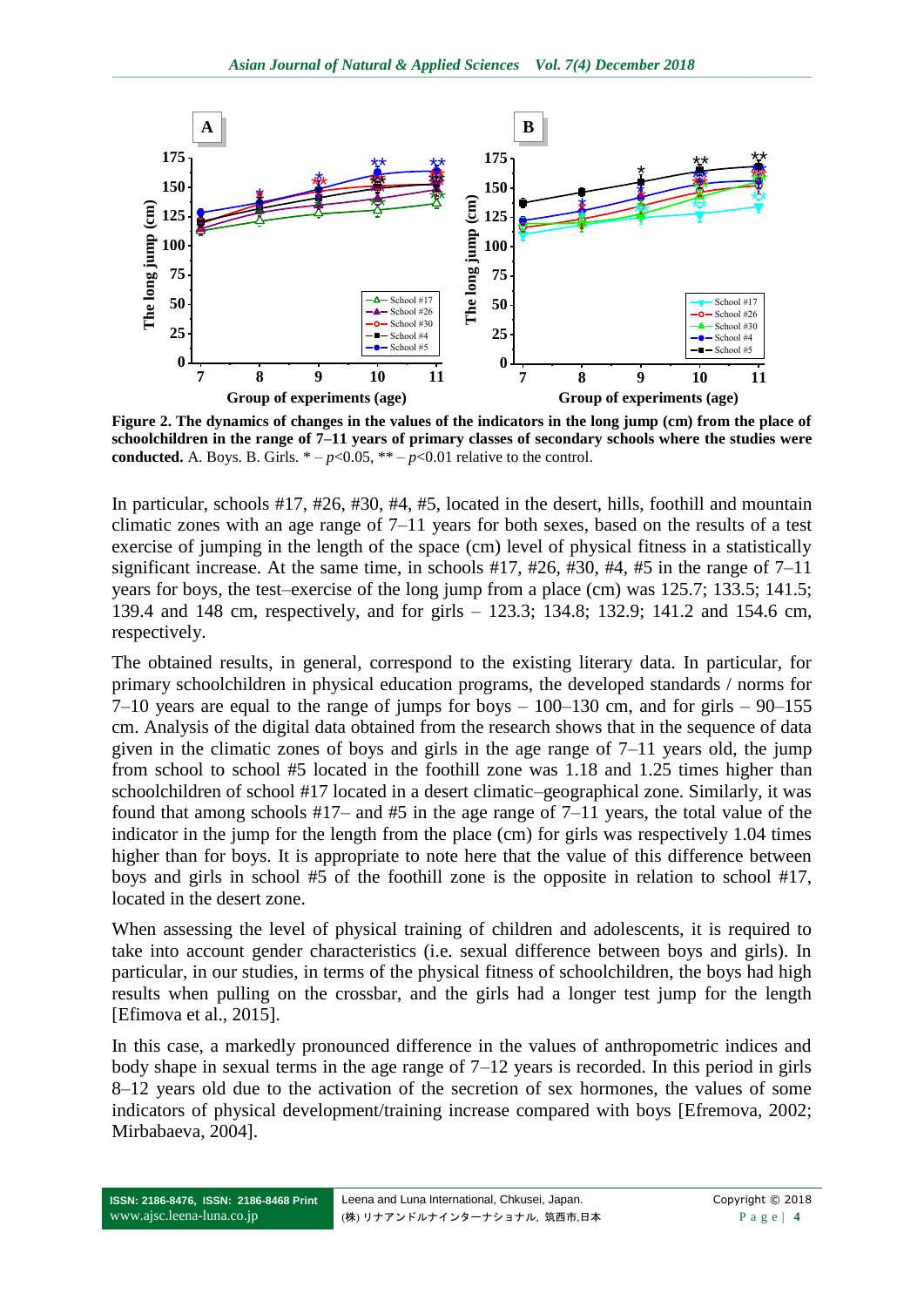At the next stage of the study, the growth rate of the level of physical fitness was analyzed with the age range of 7–11 years for both sexes according to the results of a long–distance jump test (cm) in schools  $#17, #26, #30, #4, #5, located in the hills, hillside and mountain$ climatic zones (Fig. 3).

At the same time, in school #17, in the age range of 7–11 years for boys, the growth rate of the jump for the length from the place (cm) averaged was 20.8%, in the interval 7–9 years – 7.6% and in the interval 9 11 years – 6.5%, and the value of this indicator for girls was 21.5%, 13.6% and 7.1%, respectively.

In school #26 in the age range of 7–11 years, boys had an average jump growth rate of about 29.3% for a place (cm), in the interval of 7–9 years – 17.5% and in the interval of 9–11 years – 10.1%, and the value of this indicator for girls was 30.8%, 15.4% and 13.3%, respectively.

In school #30 in the age range of 7–11 years, boys had an average jump growth rate of about 28.1% for a place (cm), in the interval of 7–9 years – 23.9% and in the period of 9–11 years – 3.3%, and the value of this indicator for girls was 29.6%, 5.4% via 23%, respectively.



**Fig. 3. The dynamics of changes in the values of the jump indicators in length (cm) from the place of schoolchildren in the range of 7–11 years of primary classes of secondary schools where the studies were conducted.** A. Boys. B. Girls.

In studies in school  $#4$ , in the age range of  $7-11$  years for boys, the growth rate of a long jump for the length (cm) averaged was 26.9%, in the interval 7–9 years — 16.9% and in the interval 9– 11 years  $-8.5\%$ , and the value of this indicator for girls was 27.6%, 16% and 10%, respectively.

In the next school  $#5$  in the age range of  $7-11$  years, boys had an average jump growth rate (cm) of 27.6%, between  $7-9$  years old  $-15.2\%$  and between  $9-11$  years  $-10.8\%$ , and the value of this indicator for girls was 22.8%, 12.8% and 8.8%, respectively. Also, in schools where studies were conducted in the age range of  $7-11$  years for boys, the minimummaximum values (average) of the growth rate of the jump for the length of space (cm) is 20.8–27.6 (26.5); in the range of 7–9 years, 7.6–16.9 (16.2); in the range of 9–11 years, 3.3– 10.8 (7.8) and for girls in the range of 7–11 years, 21.5–29.6 (26.5); in the range of 7–9 years 5.4–15.4 (12.6); in the range of 9–11 years was –7.1–23 (12.5) %. At the same time, the indicator of the long jump from a place for boys had a high indicator in the age range of 7–9 years, as well as for representatives of both sexes of school #17, located in the desert zone, the growth rate of this indicator was significantly lower.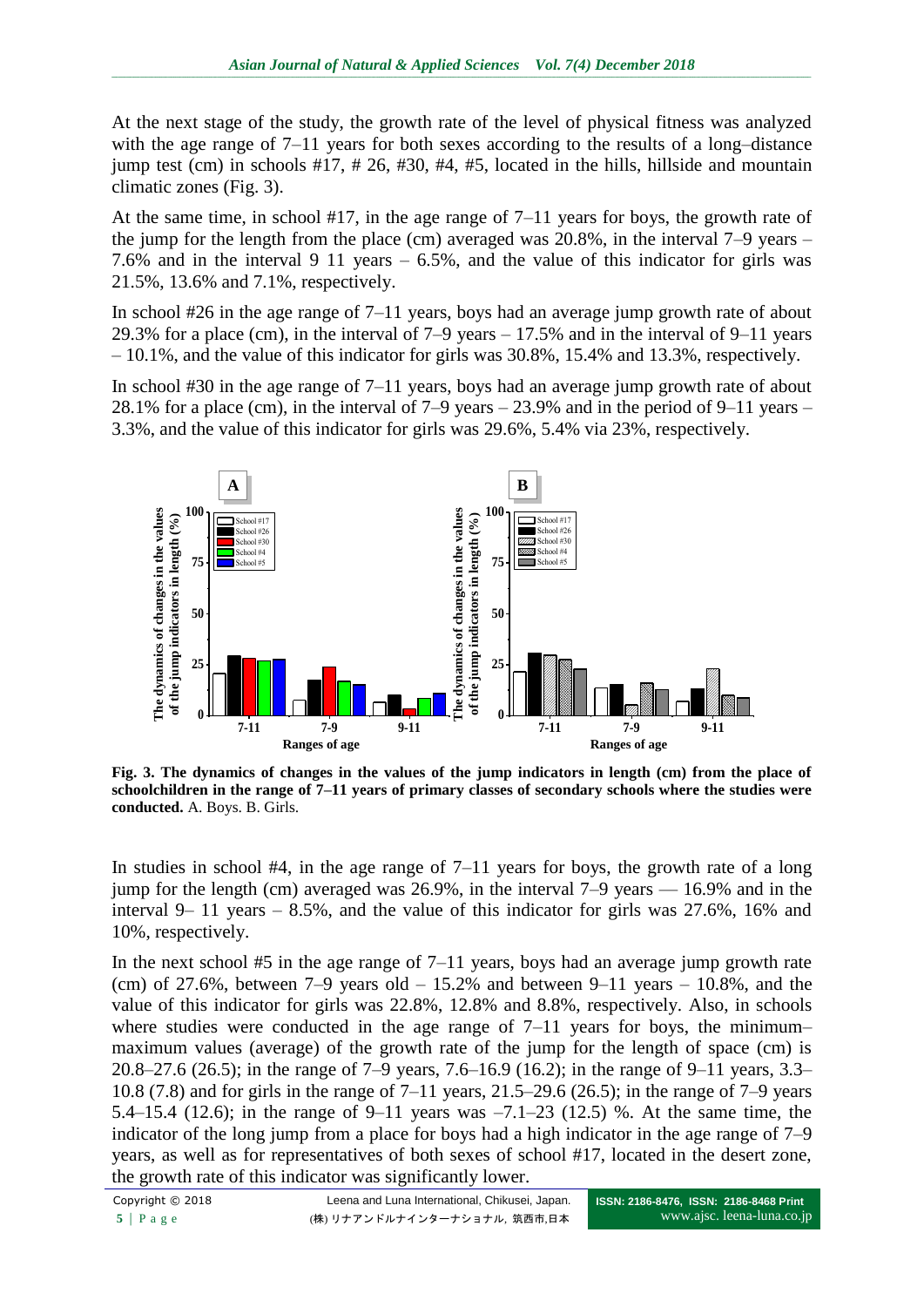### **CONCLUSION**

Thus, in the experiments it was revealed that with the age range of 7–11 years for boys, the test results of a long jump from a place (cm) in schools #17, #26, #30, #4, #5, located in the desert, hills, foothill and mountain climatic zones were – 125.7; 133.5; 141.5; 139.4 and 148 cm, respectively. In addition, the value of this indicator for girls was 123.3; 134.8; 132.9; 141.2 and 154.6 cm, respectively. Indicators of boys and girls of the age range of 7–11 years of secondary school #5 located in the foothill zone were 1.18 and 1.25 times higher in long jump from space (cm) than schoolchildren of the same age range of school #17 located in desert climatic–geographical zone. Also for boys, the indicator of the test of the long jump from the spot (cm) has a high value at the age of 7–9 years as compared with the range of 7– 11 years; also for representatives of both sexes of school #17 located in the desert zone the growth rate of this indicator was significantly lower. The results will be used in the preparation of regional standards/norms of anthropometric indicators of primary school children (7–11 years old), taking into account climatic and geographical factors.

### **ACKNOWLEDGMENT**

The authors express their gratitude to the administrations of secondary schools #17, #26, #4, #30 and #5 of the Andijan region of the Republic of Uzbekistan.